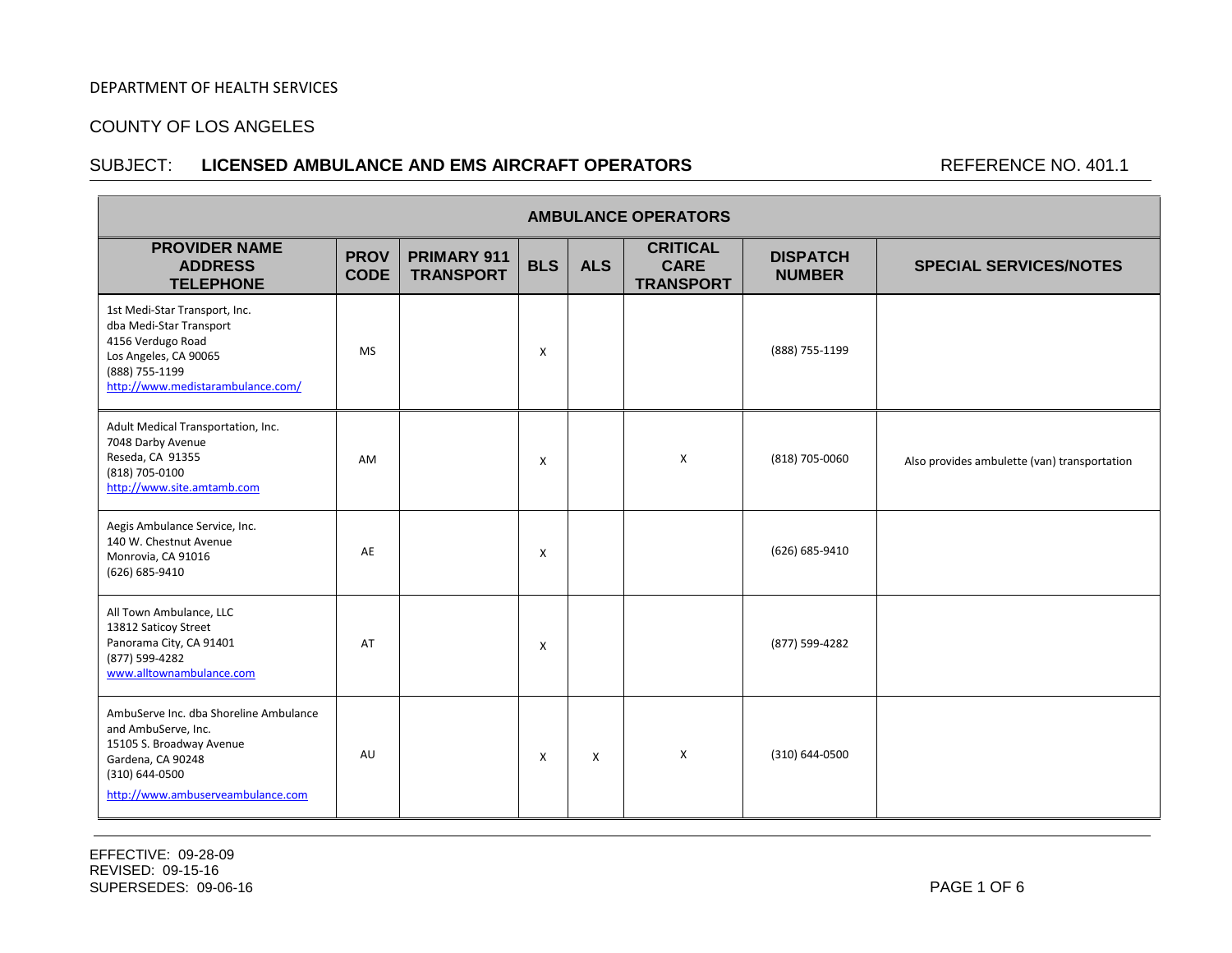| <b>AMBULANCE OPERATORS</b>                                                                                                                   |                            |                                 |            |            |                                                    |                                  |                                              |  |  |  |
|----------------------------------------------------------------------------------------------------------------------------------------------|----------------------------|---------------------------------|------------|------------|----------------------------------------------------|----------------------------------|----------------------------------------------|--|--|--|
| <b>PROVIDER NAME</b><br><b>ADDRESS</b><br><b>TELEPHONE</b>                                                                                   | <b>PROV</b><br><b>CODE</b> | PRIMARY 911<br><b>TRANSPORT</b> | <b>BLS</b> | <b>ALS</b> | <b>CRITICAL</b><br><b>CARE</b><br><b>TRANSPORT</b> | <b>DISPATCH</b><br><b>NUMBER</b> | <b>SPECIAL SERVICES/NOTES</b>                |  |  |  |
|                                                                                                                                              |                            |                                 |            |            |                                                    |                                  |                                              |  |  |  |
| American Medical Response<br><b>Administrative Offices</b><br>5257 N. Vincent Avenue<br>Irwindale, CA 91706<br>(626) 633-4612<br>www.amr.net | AR                         | EOA 1, 2, 5                     | X          | X          | X                                                  | (877) 808-2100                   |                                              |  |  |  |
| American Professional Ambulance Corp.<br>16945 Sherman Way<br>Van Nuys, CA 90746<br>(818) 996-2200<br>www.apa-ems.com                        | AA                         |                                 | X          |            |                                                    | (888) 703-3500                   |                                              |  |  |  |
| AmeriCare Ambulance<br>1059 E. Bedmar Street<br>Carson, CA 90746<br>(310) 835-9390<br>http://americare.org                                   | AC                         | City of Santa<br>Monica         | X          | X          | $\boldsymbol{\mathsf{X}}$                          | (888) 923-9723                   | Also provides ambulette (van) transportation |  |  |  |
| AmeriPride Ambulance Service, Inc.<br>360 W. Compton Boulevard<br>Gardena, CA 90248<br>(310) 965-0905<br>http://ameriprideambulance.com      | <b>AD</b>                  |                                 | X          |            |                                                    | (877) 965-0905                   |                                              |  |  |  |
| AmWest, Inc. dba AmWest Ambulance<br>7650 Lankershim Blvd.<br>North Hollywood, CA 91605<br>(818) 859-7999<br>www.AmwestAmbulance.com         | AW                         |                                 | X          |            |                                                    | (818) 859-7999                   |                                              |  |  |  |
| Antelope Ambulance Service<br>42540 N. 6 <sup>th</sup> Street East<br>Lancaster, CA 93535<br>(661) 951-1998<br>www.antelopeamb.com           | AN                         |                                 | X          | X          |                                                    | (661) 951-1998                   |                                              |  |  |  |
| Bowers Companies, Inc.<br>3355 E. Spring Street., Suite 301<br>Long Beach, CA 90806<br>(562) 988-6460                                        | <b>BO</b>                  |                                 | X          | X          | X                                                  | (877) 378-1938                   |                                              |  |  |  |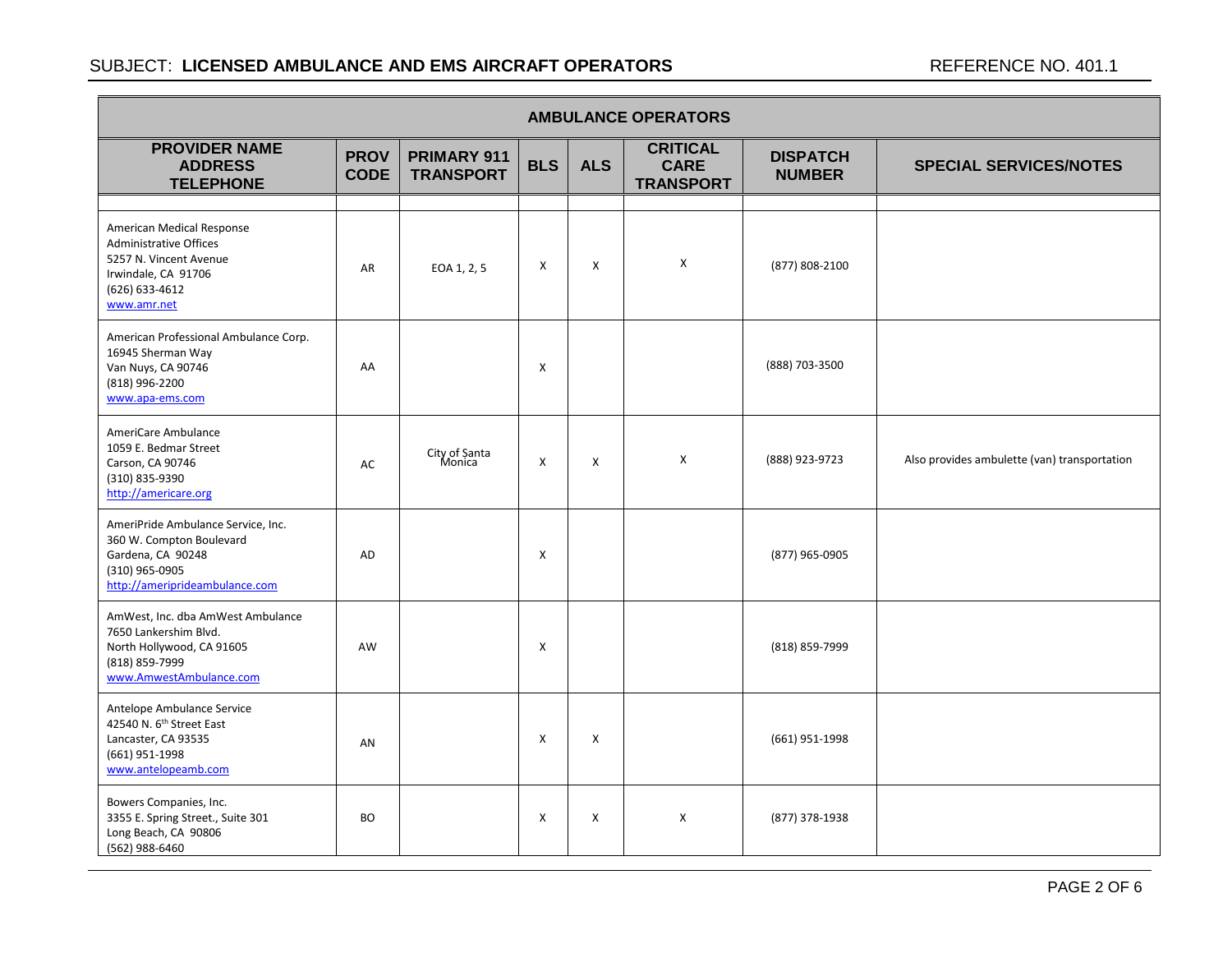| <b>AMBULANCE OPERATORS</b>                                                                                                                            |                            |                                 |            |            |                                                    |                                                                      |                                              |  |  |  |
|-------------------------------------------------------------------------------------------------------------------------------------------------------|----------------------------|---------------------------------|------------|------------|----------------------------------------------------|----------------------------------------------------------------------|----------------------------------------------|--|--|--|
| <b>PROVIDER NAME</b><br><b>ADDRESS</b><br><b>TELEPHONE</b>                                                                                            | <b>PROV</b><br><b>CODE</b> | PRIMARY 911<br><b>TRANSPORT</b> | <b>BLS</b> | <b>ALS</b> | <b>CRITICAL</b><br><b>CARE</b><br><b>TRANSPORT</b> | <b>DISPATCH</b><br><b>NUMBER</b>                                     | <b>SPECIAL SERVICES/NOTES</b>                |  |  |  |
| www.bowersambulance.com                                                                                                                               |                            |                                 |            |            |                                                    |                                                                      |                                              |  |  |  |
| Care Ambulance Service<br>1517 W. Braden Court<br>Orange, CA 92868<br>(714) 288-3800<br>www.careambulance.net                                         | CA                         | EOA 6                           | X          | X          | X                                                  | (562) 531-1700<br>(626) 449-2273<br>(323) 469-1234<br>(310) 777-0389 |                                              |  |  |  |
| DiBiassi, Inc.,<br>dba Southern California Ambulance<br>5365 Alhambra Avenue<br>Los Angeles, CA 90032<br>(888) 214-5263<br>https://www.socalambu.com/ | <b>SO</b>                  |                                 | X          |            |                                                    | 888) 214-5263                                                        | Also provides ambulette (van) transportation |  |  |  |
| Emergency Ambulance Service, Inc.<br>3200 East Birch Street, Suite A<br>Brea, CA 92821<br>(714) 990-1742<br>www.emergencyambulance.com                | EA                         |                                 | X          |            | X                                                  | (800) 400-0689                                                       |                                              |  |  |  |
| Explorer 1 Ambulance and<br>Medical Services, LLC.<br>1040 E. Compton Blvd.<br>Compton, CA 90221<br>(310) 537-3971<br>www.explorer1ambulance.com      | EX                         |                                 | X          |            |                                                    | (310) 537-3971                                                       |                                              |  |  |  |
| Firstmed Ambulance Services, Inc.<br>8630 Tamarack Avenue<br>Sun Valley, CA 91352<br>(818) 982-8333<br>http://firstmedambulance.com/                  | FM                         |                                 | X          |            |                                                    | (800) 608-0311                                                       |                                              |  |  |  |
| First Rescue Ambulance, Inc.<br>5220 Fourth Street, Unit 18<br>Irwindale, CA 91706                                                                    | FC                         |                                 | X          |            |                                                    | (626) 338-2273                                                       |                                              |  |  |  |
| Gentle Care Transport, Inc.<br>dba Phoenix Ambulance<br>3539 Casitas Avenue<br>Los Angeles CA 90039<br>(323) 662-8777                                 | GC                         |                                 | X          |            | X                                                  | (323) 662-8777                                                       |                                              |  |  |  |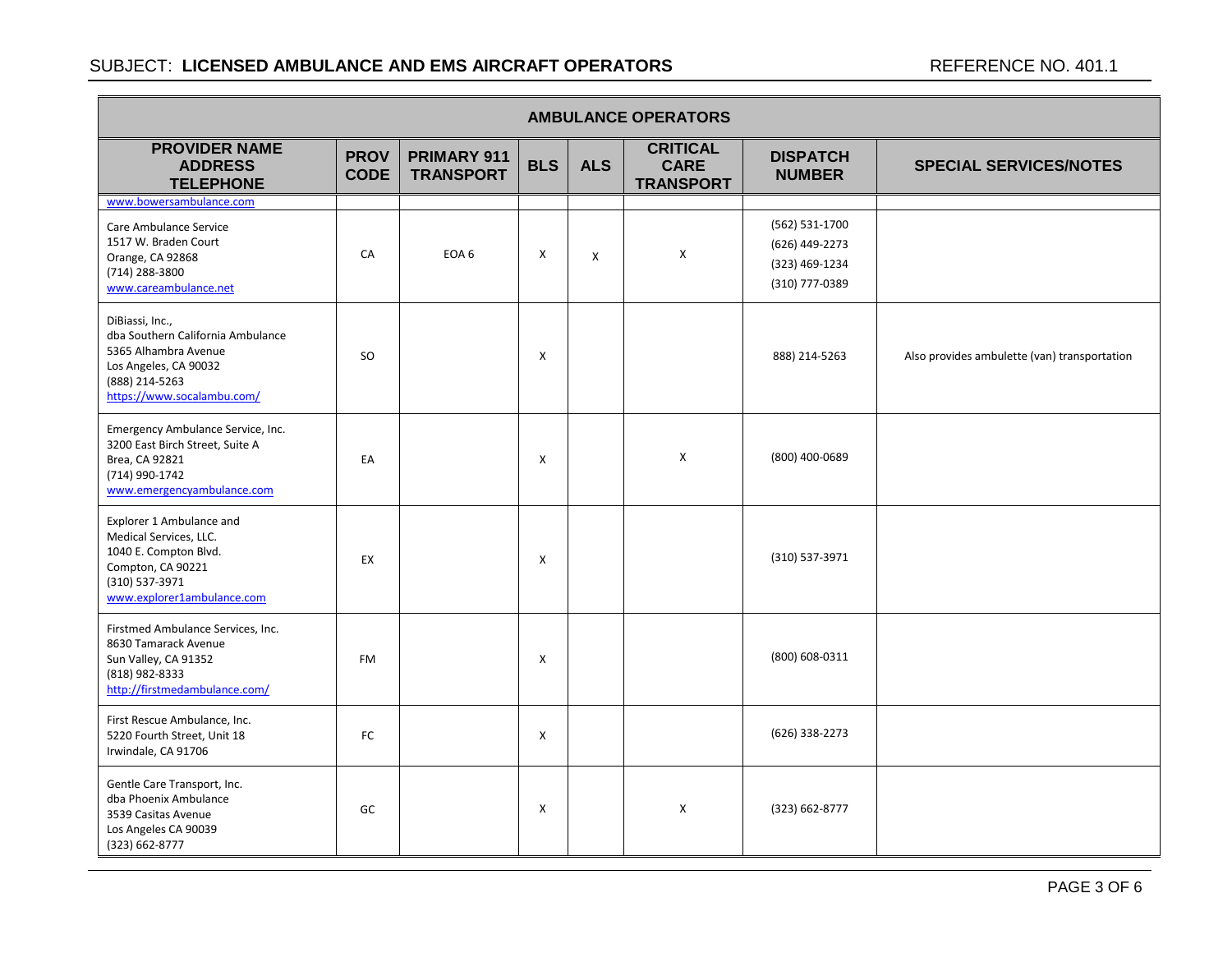| <b>AMBULANCE OPERATORS</b>                                                                                                                                                        |                            |                                 |            |            |                                                    |                                  |                               |  |  |  |
|-----------------------------------------------------------------------------------------------------------------------------------------------------------------------------------|----------------------------|---------------------------------|------------|------------|----------------------------------------------------|----------------------------------|-------------------------------|--|--|--|
| <b>PROVIDER NAME</b><br><b>ADDRESS</b><br><b>TELEPHONE</b>                                                                                                                        | <b>PROV</b><br><b>CODE</b> | PRIMARY 911<br><b>TRANSPORT</b> | <b>BLS</b> | <b>ALS</b> | <b>CRITICAL</b><br><b>CARE</b><br><b>TRANSPORT</b> | <b>DISPATCH</b><br><b>NUMBER</b> | <b>SPECIAL SERVICES/NOTES</b> |  |  |  |
| http://www.phoenixambulance.net                                                                                                                                                   |                            |                                 |            |            |                                                    |                                  |                               |  |  |  |
| Gentle Ride, Inc.<br>715 Ruberta Avenue<br>Glendale, CA 91201<br>(800) 688-8030<br>https://gentlerideambulance.com/                                                               | GR                         |                                 | X          |            | Χ                                                  | (818) 500-1100                   |                               |  |  |  |
| <b>Guardian Ambulance Service</b><br>123 Bellevue Drive, Suite 4<br>Pasadena, CA 91105<br>(626) 792-3688<br>www.guardianambulance.org                                             | GU                         |                                 | X          | X          |                                                    | (626) 405-8848                   |                               |  |  |  |
| Ambulnz Health, Inc.<br>(Formerly Impulse Ambulance)<br>12527 Vanowen Street<br>North Hollywood, CA 91605<br>(818) 982-3500<br>www.impulseambulance.com<br>http://www.ambulnz.com | IA                         |                                 | X          | X          | $\mathsf{X}$                                       | (877) 311-5555                   |                               |  |  |  |
| Liberty Ambulance Service<br>9441 Washburn Road<br>Downey, CA 90242<br>562-741-6230<br>http://libertyambulance.com                                                                | LT.                        |                                 | X          | X          | $\mathsf{x}$                                       | (562) 741-6230                   |                               |  |  |  |
| Filyn Corporation dba Lynch EMS<br>2950 East La Jolla Street<br>Anaheim, CA 92806<br>(800) 347-3262<br>http://lynchambulance.com/                                                 | LY                         |                                 | X          |            | $\mathsf{X}$                                       | (800) 347-3262                   |                               |  |  |  |
| Mauran Ambulance Service<br>1211 First Street<br>San Fernando, CA 91430<br>(818) 365-3182<br>www.mauranambulance.com                                                              | MA                         |                                 | X          |            |                                                    | (866) 926-9990                   |                               |  |  |  |
| MedCoast Ambulance Service<br>14325 Iseli Road<br>Santa Fe Springs, CA 90670<br>(866) 926-9990                                                                                    | <b>MT</b>                  |                                 | X          |            |                                                    | (866) 926-9990                   |                               |  |  |  |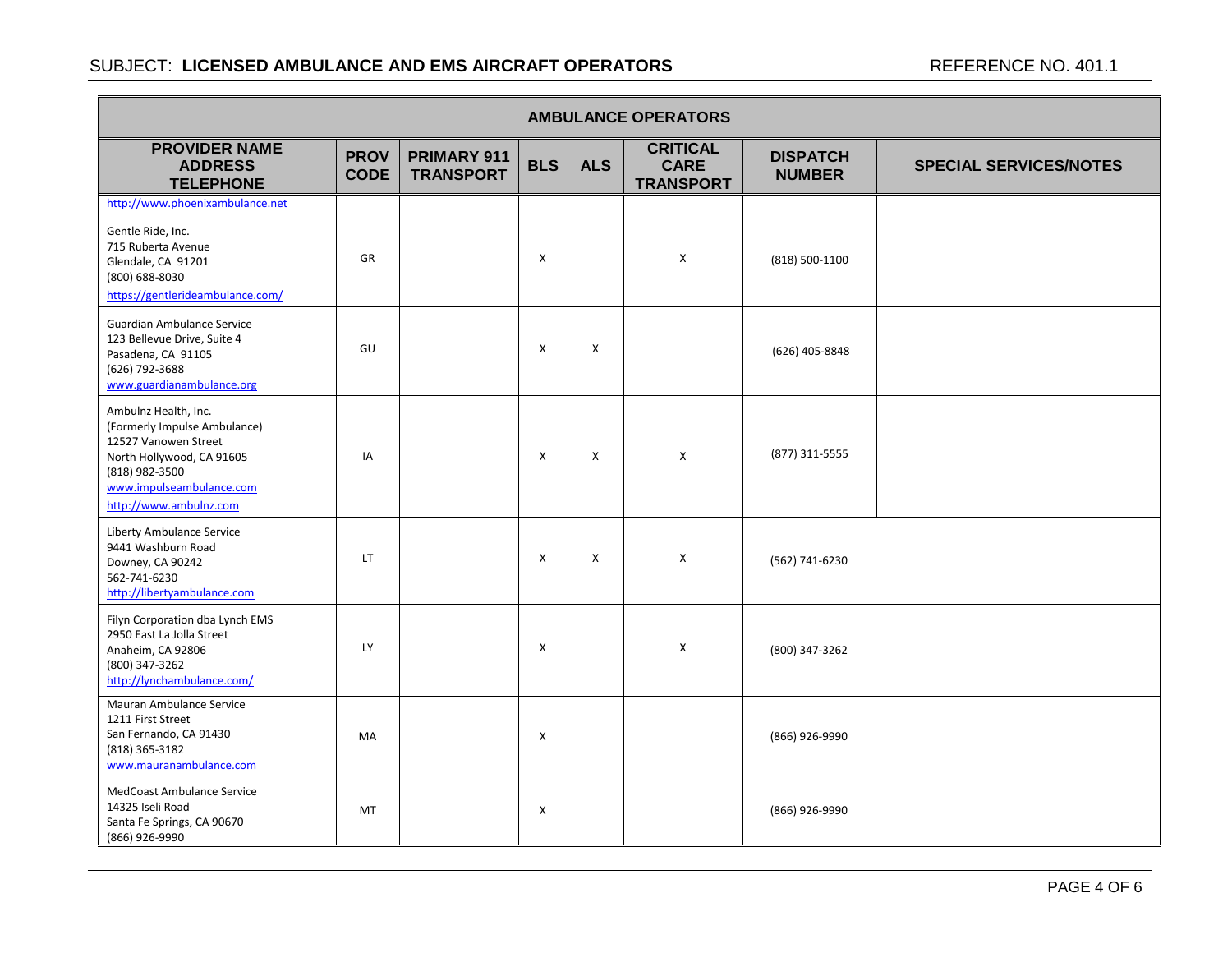| <b>AMBULANCE OPERATORS</b>                                                                                                                                               |                            |                                 |            |            |                                                    |                                  |                                              |  |  |  |
|--------------------------------------------------------------------------------------------------------------------------------------------------------------------------|----------------------------|---------------------------------|------------|------------|----------------------------------------------------|----------------------------------|----------------------------------------------|--|--|--|
| <b>PROVIDER NAME</b><br><b>ADDRESS</b><br><b>TELEPHONE</b>                                                                                                               | <b>PROV</b><br><b>CODE</b> | PRIMARY 911<br><b>TRANSPORT</b> | <b>BLS</b> | <b>ALS</b> | <b>CRITICAL</b><br><b>CARE</b><br><b>TRANSPORT</b> | <b>DISPATCH</b><br><b>NUMBER</b> | <b>SPECIAL SERVICES/NOTES</b>                |  |  |  |
| www.medcoastambulance.com                                                                                                                                                |                            |                                 |            |            |                                                    |                                  |                                              |  |  |  |
| Med-Life Ambulance Service, Inc.<br>4304 Alger Street<br>Los Angeles, CA 90039<br>(818) 500-0044<br>www.medlifeambulance.com                                             | ML                         |                                 | X          |            | X                                                  | (877) 463-3543                   | Also provides ambulette (van) transportation |  |  |  |
| MedReach Ambulance<br>1303 Kona Drive<br>Rancho Dominguez, CA 90220<br>(310) 781-9395<br>www.medreachambulance.com                                                       | <b>MR</b>                  |                                 | X          |            |                                                    | (800) 788-3440                   |                                              |  |  |  |
| MedResponse, Inc.<br>7040 Hayvenhurst Avenue, #200<br>Van Nuys, CA 91406<br>(888) 633-3000<br>http://medresponseinc.com                                                  | MI                         |                                 | X          | Χ          | X                                                  | (888) 633-3333                   |                                              |  |  |  |
| Premier Medical Transport, Inc.<br>Premier Medical Transport, Inc.<br>530 N. Puente Street<br>Brea, CA 92821<br>(888) 353-9556<br>http://www.premiermedicaltransport.com | PE                         |                                 | X          |            | X                                                  | (888) 353-9556                   |                                              |  |  |  |
| PRN Ambulance, Inc.<br>8928 Sepulveda Boulevard<br>North Hills, CA 91343<br>(323) 888-7750<br>www.prnambulance.com                                                       | PN                         |                                 | X          | X          | X                                                  | (866) 776-4262                   | Also provides ambulette (van) transportation |  |  |  |
| Rescue One Ambulance Corporation<br>15335 Illinois Ave.<br>Paramount, CA 90723<br>(877) 421-1801                                                                         | <b>RO</b>                  |                                 | X          |            |                                                    | (877) 421-1801                   |                                              |  |  |  |
| Rescue Services International, Ltd.<br>dba Medic-1 Ambulance<br>5462 Irwindale Avenue., Suite B<br>Irwindale, CA 91706<br>(626) 385-0440                                 | <b>RR</b>                  |                                 | X          | Χ          | X                                                  | (800) 989-5027                   |                                              |  |  |  |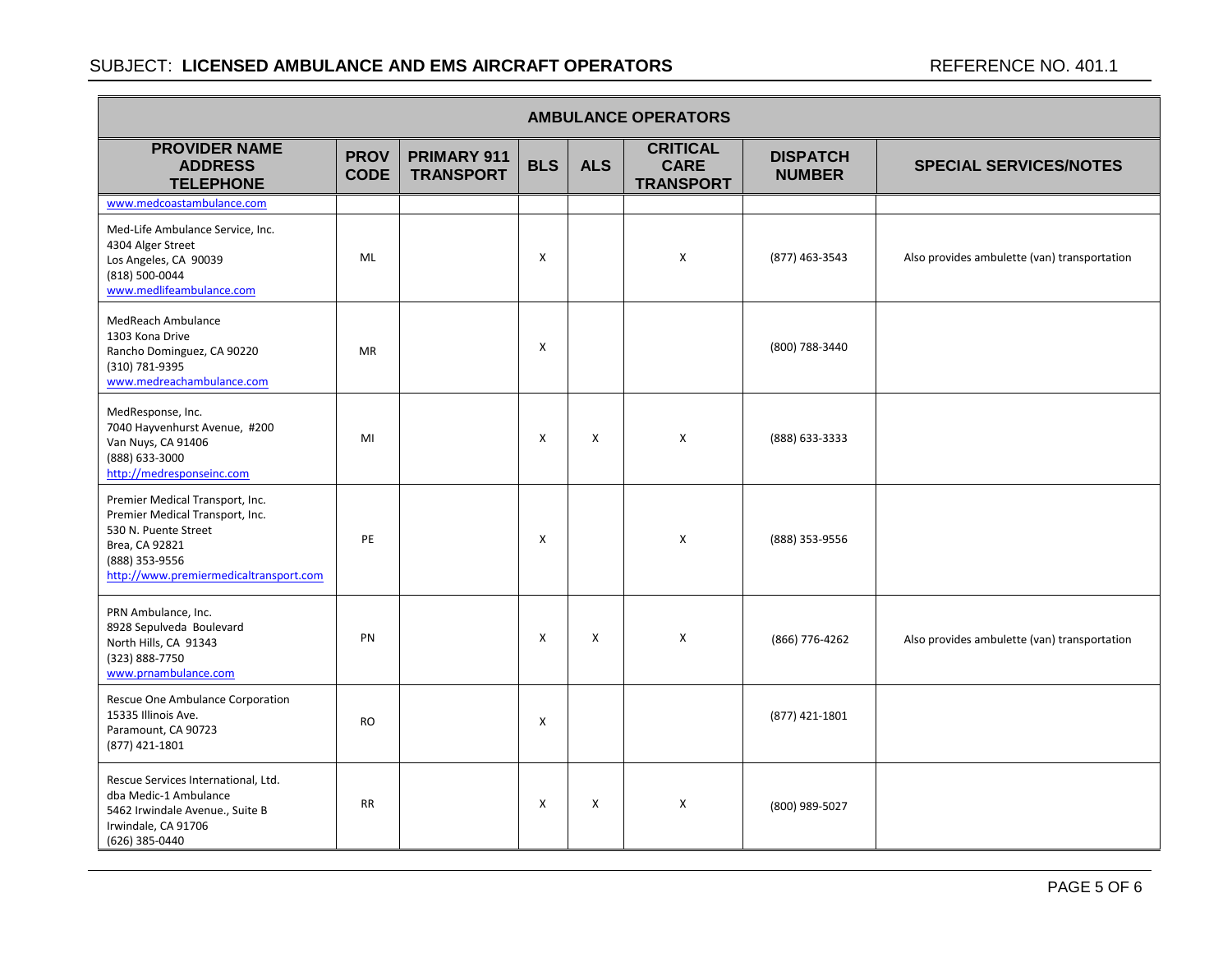| <b>AMBULANCE OPERATORS</b>                                                                                                                     |                            |                                 |            |            |                                                    |                                  |                                              |  |  |  |
|------------------------------------------------------------------------------------------------------------------------------------------------|----------------------------|---------------------------------|------------|------------|----------------------------------------------------|----------------------------------|----------------------------------------------|--|--|--|
| <b>PROVIDER NAME</b><br><b>ADDRESS</b><br><b>TELEPHONE</b>                                                                                     | <b>PROV</b><br><b>CODE</b> | PRIMARY 911<br><b>TRANSPORT</b> | <b>BLS</b> | <b>ALS</b> | <b>CRITICAL</b><br><b>CARE</b><br><b>TRANSPORT</b> | <b>DISPATCH</b><br><b>NUMBER</b> | <b>SPECIAL SERVICES/NOTES</b>                |  |  |  |
| www.rsiamb.com                                                                                                                                 |                            |                                 |            |            |                                                    |                                  |                                              |  |  |  |
| Royalty Ambulance Services, Inc.<br>13235 N. San Fernando Road, Bldg. 6<br>Los Angeles, CA 90065<br>(818) 550-5833<br>www.royaltyambulance.com | <b>RY</b>                  |                                 | X          |            | X                                                  | (877) 703-6111                   |                                              |  |  |  |
| Schaefer Ambulance Service<br>4627 W. Beverly Boulevard<br>Los Angeles, CA 90004-3101<br>(323) 469-1473<br>www.schaeferamb.com                 | <b>SC</b>                  | EOA 3<br>City of Monrovia       | X          | X          | X                                                  | (800) 582-2258<br>(800) 966-4727 |                                              |  |  |  |
| Symons Ambulance<br>18592 Cajon Boulevard<br>San Bernardino, CA 92407<br>(909) 880-2979<br>www.symonsambulance.com                             | SY                         |                                 |            |            | X<br>for special events<br>only                    | (909) 880-2979                   | Special Event Operator Only                  |  |  |  |
| TransLife, Inc. dba TransLife Ambulance<br>7742 Gloria Avenue, Unit C<br>Van Nuys, CA 91406<br>(888) 307-3561<br>www.translifeambulance.com    | TL.                        |                                 | X          |            |                                                    | (888) 994-7711                   |                                              |  |  |  |
| <b>Trinity Ambulance and Medical</b><br>Transportation, LLC<br>8205 Somerset Boulevard<br>Paramount, CA 90723<br>(562) 677-1000                | <b>TR</b>                  |                                 | X          |            |                                                    | (888) 677-1003                   |                                              |  |  |  |
| West Coast Ambulance, Inc.<br>6739 Victoria Ave.<br>Los Angeles, CA 90043<br>(800) 880-0556<br>www.westcoastambulance.org                      | <b>WE</b>                  |                                 | X          | X          |                                                    | (800) 880-0556                   | Also provides ambulette (van) transportation |  |  |  |